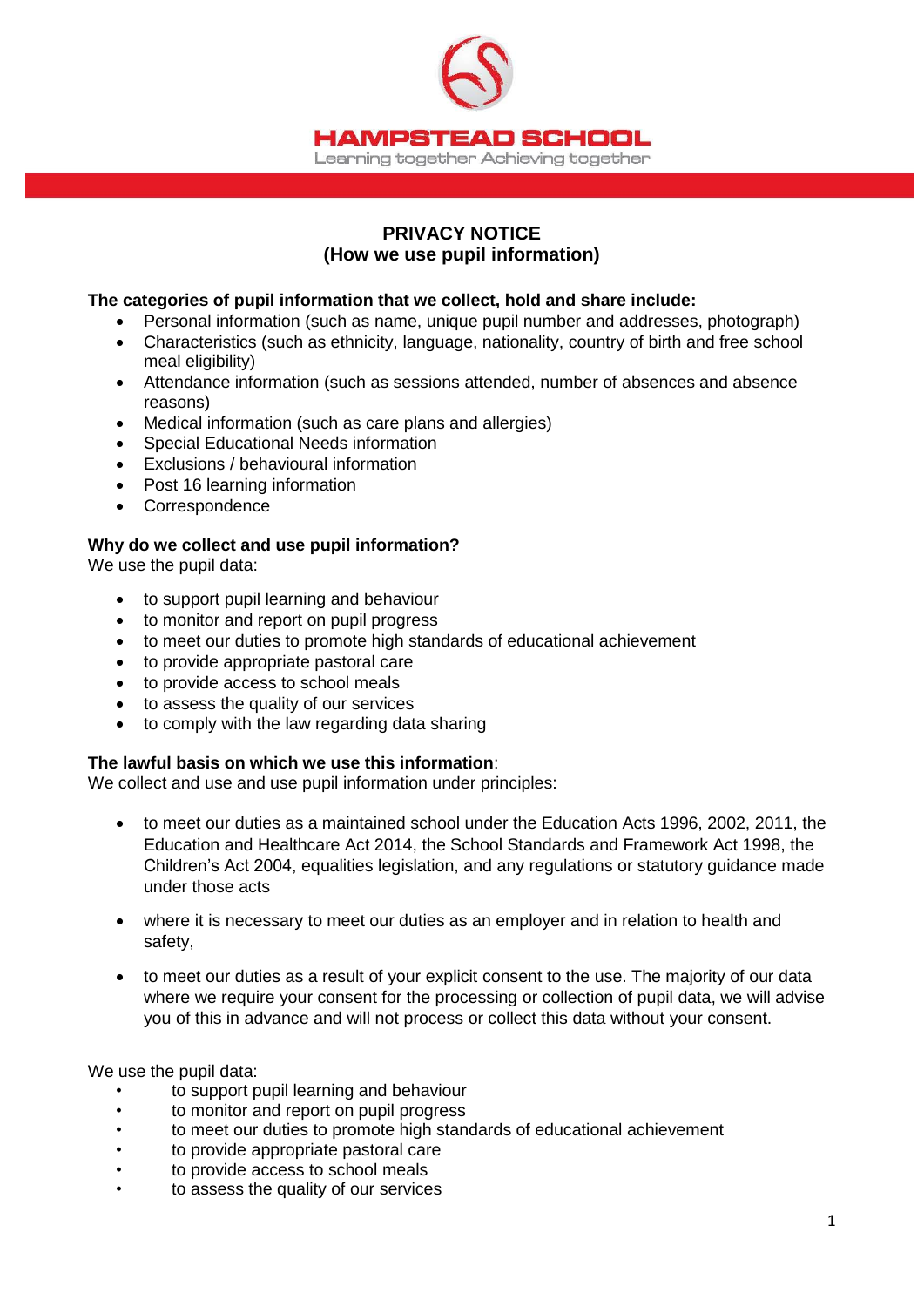• to comply with the law regarding data sharing

# **The categories of pupil information that we collect, hold and share include:**

- Personal information (such as the pupil's name, their unique pupil number, address and parental contact details)
- Characteristics (such as the pupil's ethnicity, the language they speak at home, their nationality, country of birth and their eligibility for free school meals)
- Attendance information (such as sessions attended, number of absences and the reasons given for absence)
- Assessment information (such as the pupil's performance in statutory tests)
- Information about the pupil's behaviour and any sanctions imposed
- Information about any Special Educational Needs the pupil may have and the measures in place to assist them
- Information about any relevant medical conditions
- Information about accidents and ill-health that the pupil has experienced on the school site

# **Collecting pupil information**

Whilst the majority of pupil information you provide to us is mandatory, some of it is provided to us on a voluntary basis. In order to comply with the General Data Protection Regulation, we will inform you whether you are required to provide certain pupil information to us or if you have a choice in this.

# **Storing pupil data**

We hold pupil data for as short a time as possible that is consistent with our statutory and legal obligations. We transfer the pupil's Educational Record to their next school when they leave Hampstead School.

# **Who do we share pupil information with?**

We routinely share pupil information with:

- schools that the pupil attends after leaving us
- the London Borough of Camden or the pupil's home borough
- Camden Learning, who are contracted by the London Borough of Camden to provide educational and professional support to schools and to promote high standards of educational provision within Camden
- the Department for Education (DfE)
- the NHS

We also have in place contracts with third parties to process pupil data on our behalf as specified in Appendix I.

In each case, our contract with the provider ensures that the data is only used for the purposes for which it was collected by us and that appropriate security measures are in place.

#### **Why we share pupil information**

We do not share information about our pupils with anyone without consent unless the law and our policies allow us to do so.

We share pupils' data with the Department for Education (DfE) and the local authority (London Borough of Camden) on a statutory basis. This data sharing underpins school funding and educational attainment policy and monitoring.

We are required to share information about our pupils with our local authority (LA) and the Department for Education (DfE) under section 3 of The Education (Information About Individual Pupils) (England) Regulations 2013.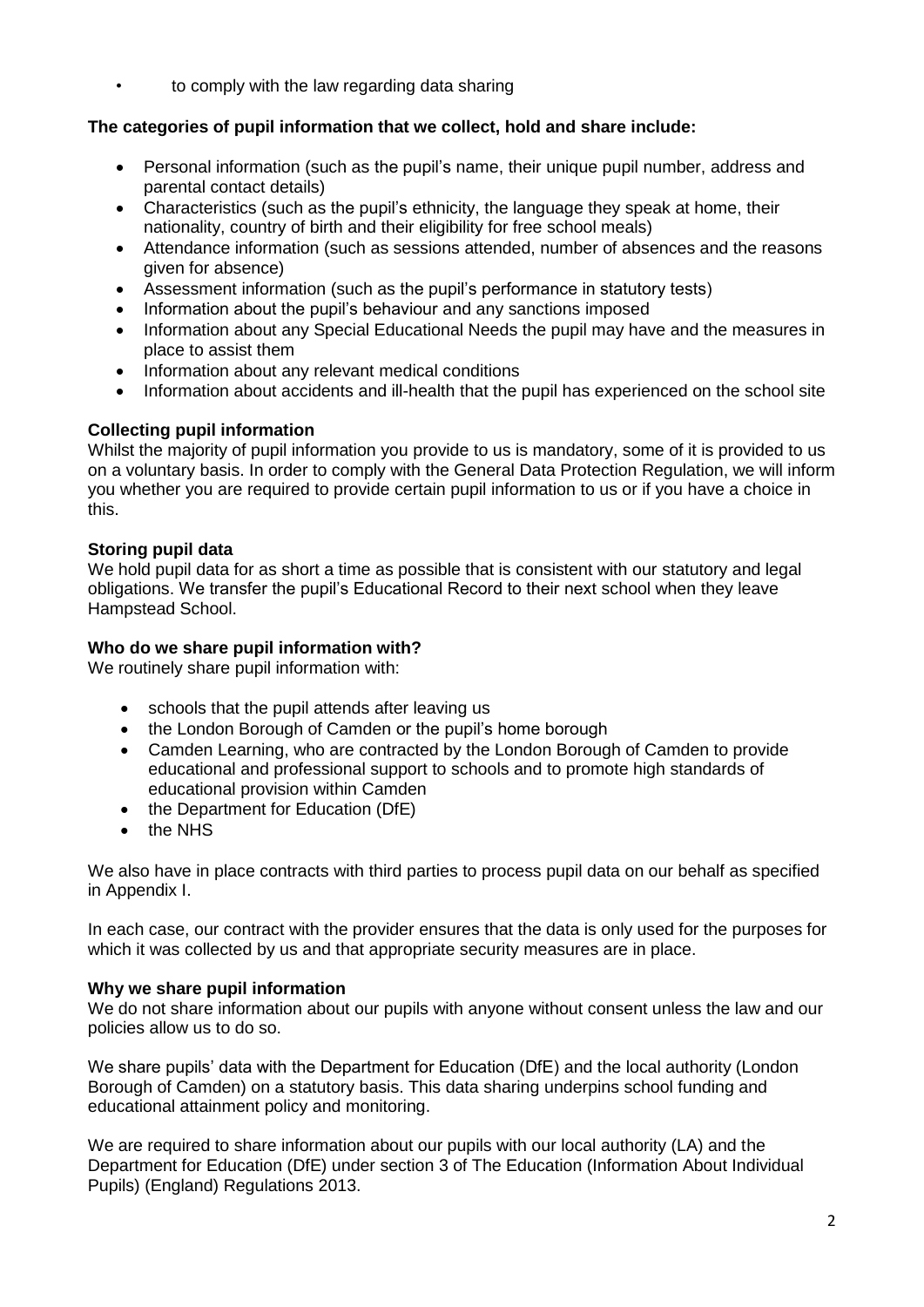# **Data collection requirements:**

To find out more about the data collection requirements placed on us by the Department for Education (for example; via the school census) go to [https://www.gov.uk/education/data-collection](https://www.gov.uk/education/data-collection-and-censuses-for-schools)[and-censuses-for-schools.](https://www.gov.uk/education/data-collection-and-censuses-for-schools)

### **The National Pupil Database (NPD)**

The NPD is owned and managed by the Department for Education and contains information about pupils in schools in England. It provides invaluable evidence on educational performance to inform independent research, as well as studies commissioned by the Department. It is held in electronic format for statistical purposes. This information is securely collected from a range of sources including schools, local authorities and awarding bodies.

We are required by law, to provide information about our pupils to the DfE as part of statutory data collections such as the school census and early years' census. Some of this information is then stored in the NPD. The law that allows this is the Education (Information About Individual Pupils) (England) Regulations 2013.

To find out more about the pupil information we share with the department, for the purpose of data collections, go to [https://www.gov.uk/education/data-collection-and-censuses-for-schools.](https://www.gov.uk/education/data-collection-and-censuses-for-schools)

To find out more about the NPD, go to [https://www.gov.uk/government/publications/national-pupil](https://www.gov.uk/government/publications/national-pupil-database-user-guide-and-supporting-information)[database-user-guide-and-supporting-information.](https://www.gov.uk/government/publications/national-pupil-database-user-guide-and-supporting-information)

The department may share information about our pupils from the NPD with third parties who promote the education or well-being of children in England by:

- conducting research or analysis
- producing statistics
- providing information, advice or guidance

The Department has robust processes in place to ensure the confidentiality of our data is maintained and there are stringent controls in place regarding access and use of the data. Decisions on whether DfE releases data to third parties are subject to a strict approval process and based on a detailed assessment of:

- who is requesting the data
- the purpose for which it is required
- the level and sensitivity of data requested: and
- the arrangements in place to store and handle the data

To be granted access to pupil information, organisations must comply with strict terms and conditions covering the confidentiality and handling of the data, security arrangements and retention and use of the data.

For more information about the department's data sharing process, please visit: <https://www.gov.uk/data-protection-how-we-collect-and-share-research-data>

For information about which organisations the department has provided pupil information, (and for which project), please visit the following website: <https://www.gov.uk/government/publications/national-pupil-database-requests-received>

To contact DfE:<https://www.gov.uk/contact-dfe>

### **Requesting access to your personal data**

Under data protection legislation, parents and pupils have the right to request access to information about them that we hold. To make a request for your personal information, or be given